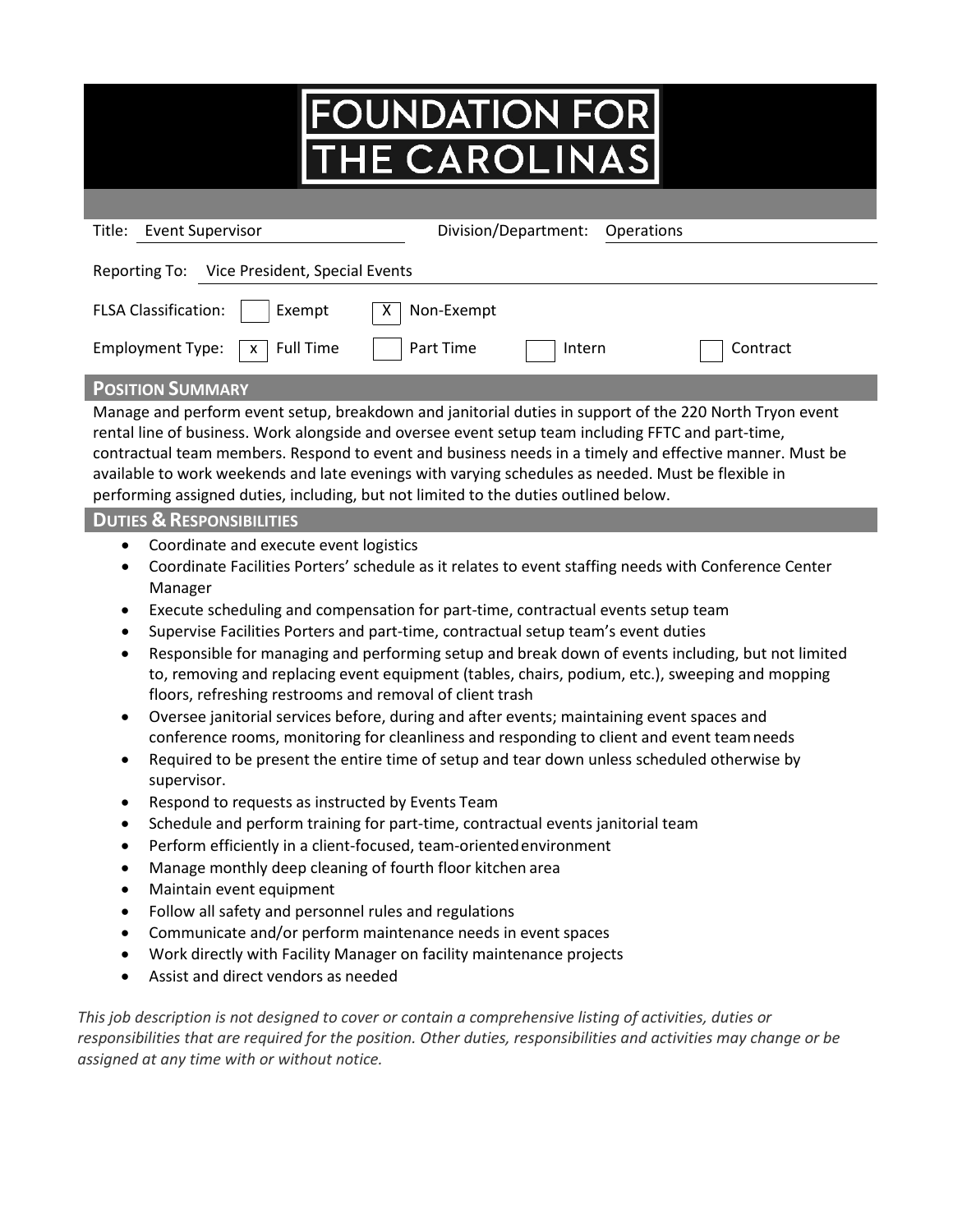## **JOB QUALIFICATIONS**

- High school diploma or GED
- Must be able to communicate effectively via radio, email, phone or Microsoft Teams
- 1-2 years previous experience
- Basic computer skills and knowledge of Microsoft Office and event booking software
- Working knowledge of AV equipment
- Good organizational skills
- Must have a sense of urgency
- Ability to multi-task
- Ability to work independently
- Ability to communicate with employees, management, vendors and clients on many levels
- Team player
- Ability to perform strenuous, manual labor work over long periods of time, including, but not limited to, general lifting up to an estimated 40 - 50 pounds and loading, unloading, carrying and other heavy labor tasks at and around Foundation properties
- General ability to perform the essential functions and overall physical and mental requirements of this position, including stamina to perform tasks over extended periods and ability to occasionally move about to accomplish tasks or move from one worksite and/or workstation to another

Note: Proof of fully authorized vaccinated Covid-19 status and booster are required (or FFTC authorized religious or disability accommodation).

| <b>POSITION SPECIFIC COMPETENCIES</b>                                          |                                                                                                                                               |                                                              |
|--------------------------------------------------------------------------------|-----------------------------------------------------------------------------------------------------------------------------------------------|--------------------------------------------------------------|
| competencies to 10 or less.<br>All Employees:<br>$\mathsf{x}$                  | Select from the following position-specific competencies. Please limit the total number of<br><b>Communication &amp; Interpersonal Skills</b> |                                                              |
| <b>Executive Team:</b><br>Leadership                                           | <b>Strategic Thinking</b>                                                                                                                     | <b>Fiscal Stewardship</b>                                    |
| All Supervisors:<br>Delegating Responsibility &<br><b>Empowering Employees</b> | <b>Managing Employee</b><br>Performance                                                                                                       | <b>Ensures Consistent</b><br><b>Policies &amp; Practices</b> |
| General:<br>Affiliate Management                                               | <b>Budgeting &amp; Cost Awareness</b>                                                                                                         | <b>Building Organizational</b><br>Commitment                 |
| <b>Building Team Environment</b>                                               | <b>Client Records</b>                                                                                                                         | Concern for Employee<br>Satisfaction                         |
| <b>Customer Skills</b>                                                         | Dependability<br>X                                                                                                                            | <b>Ensures Proper Training in</b><br>New Technologies        |
| <b>Entrepreneurial Orientation</b>                                             | <b>Equipment Skills</b>                                                                                                                       | <b>Fund Management</b>                                       |
| <b>Implementing New Technologies</b>                                           | Initiative                                                                                                                                    | Innovative Thinking                                          |
| <b>Job Skills</b>                                                              | <b>Managing Meetings</b>                                                                                                                      | <b>Managing Multiple Priorities</b>                          |
| <b>Meeting Targets</b>                                                         | <b>Presentation Skills</b>                                                                                                                    | Product Knowledge                                            |
| Productivity<br>x                                                              | <b>Project Management</b><br>X                                                                                                                | <b>Quality of Work</b>                                       |